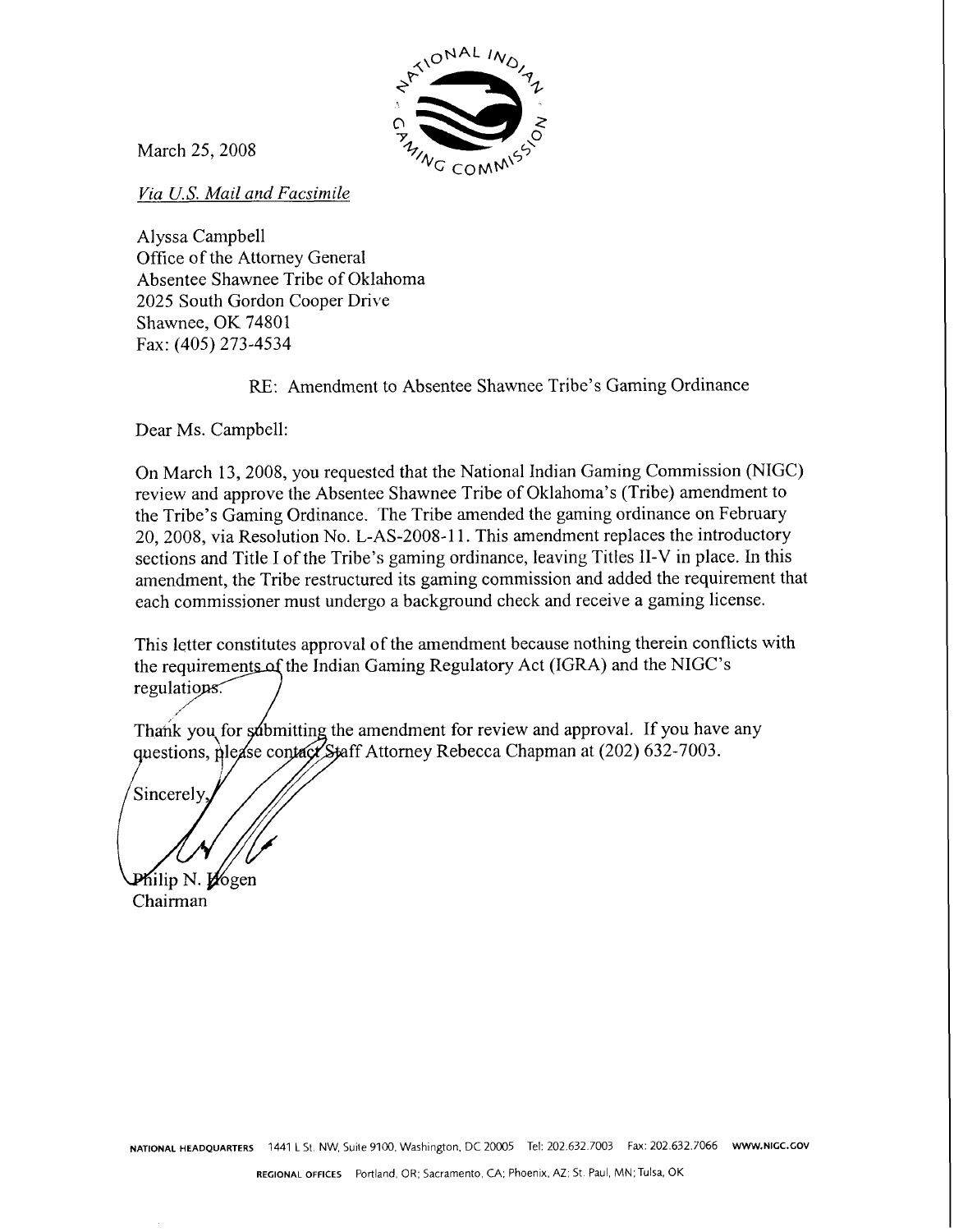#### **LEGISLATIVE**

#### **RESOLUTION NO. L-AS-2008-11**

**MAD** - 7 (2) - 22 (2)

### **ABSENTEE-SHAWNEE TRIBE OF OKLAHOMA**

### **REGULAR EXECUTIVE COMMITTEE MEETING**

### **FEBRUARY 20,2008**

# **A RESOLUTION DULY PROPOSED BY THE EXECUTIVE COMMITTEE OF THE ABSENTEE SHAWNEE TRIBE OF OKLAHOMA AMENDING THE ABSENTEE SHAWNEE TRIBE OF INDIANS OF OKLAHOMA GAMING ORDINANCE AS PROVIDED FOR IN THE ATTACHMENT "EXHIBIT A", EFFECTIVE IMMEDIATELY.**

- **WHEREAS,** the Absentee-Shawnee Tribe of Oklahoma is a federally recognized Indian Tribe exercising all inherent sovereign rights from time immemorial; and
- **WHEREAS,** the Absentee-Shawnee Tribe of Oklahoma has a Constitution approved by the Department of Interior last amended in August, 1988; and
- **WHEREAS,** the Executive Committee of the Absentee-Shawnee Tribe of Oklahoma is empowered by the Constitution to speak and otherwise conduct business in the name of, and on behalf of, the Absentee-Shawnee Tribe of Indians of Oklahoma; and
- **WHEREAS,** the authorities granted by this Resolution shall be continuing until and unless rescinded by separate action of this body; and
- **WHEREAS,** it is the responsibility of the Executive Committee to uphold its constitutional responsibility of the Tribe and its membership as the highest priority; and
- WHEREAS, from time to time it is necessary to amend laws and ordinances to reflect the best interests of the Tribe and the Executive Committee believes it to be in the best interest of the Tribe for the Gaming Ordinance to be amended; and

**NOW THEREFORE BE IT RESOLVED,** that the Absentee Shawnee Tribe of Oklahoma amends the Absentee Shawnee Tribe of Indians of Oklahoma Gaming Ordinance as provided for in the attachment "Exhibit A", effective immediately.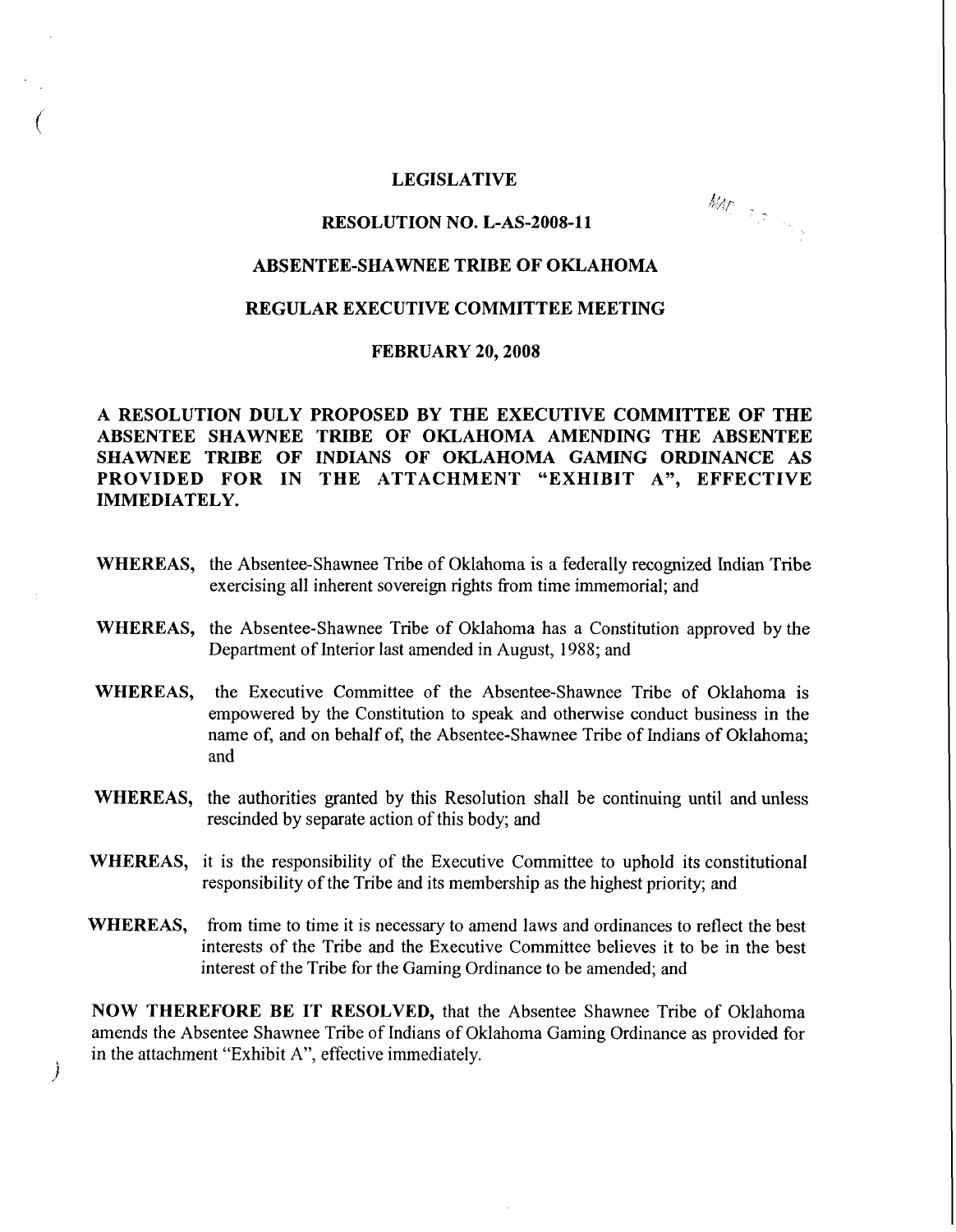Resolution No. L-AS-2008-11 February 20,2008 Page 2 of 2

# **CERTIFICATION**

We, Scott Miller, Governor and Cynthia Carpenter, Secretary of the Absentee-Shawnee Tribe of Oklahoma, do hereby certify that this Resolution No. L-AS-2008-11 to be a true and exact copy as approved by the Executive Committee of the Absentee-Shawnee Tribe of Oklahoma at a duly called meeting held on February 20, 2008, there being a quorum present, by a vote of **3** in favor, 0 opposed, and 0 abstentions, as follows: Lt. Governor Lopez: Yes, Treasurer Longhorn: Absent, Secretary Carpenter: Yes, Governor Miller's vote, if required, N/A.

SCOTT MILLER, Governor

Secretary

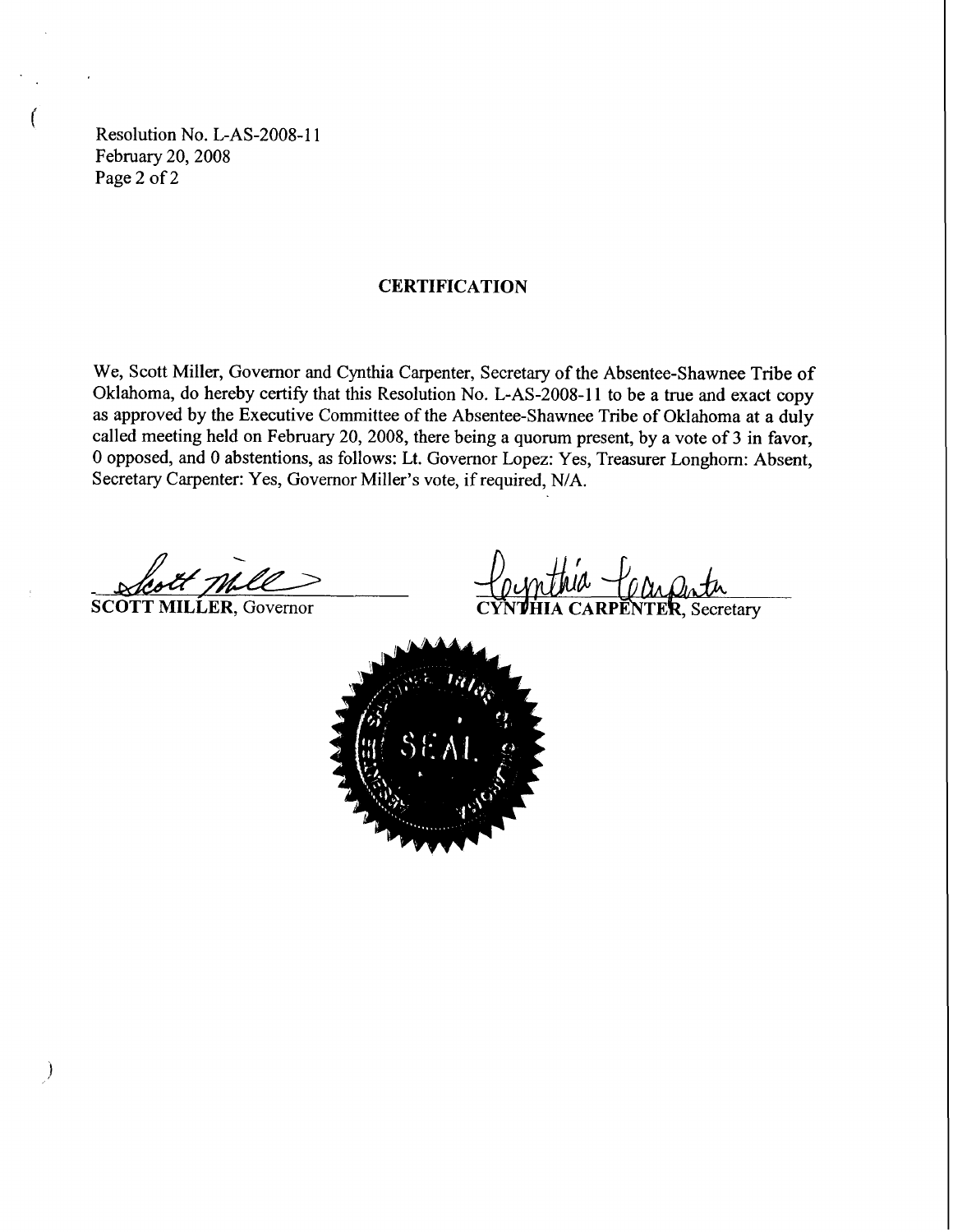# **ABSENTEE SHAWNEE TRIBE OF OKLAHOMA GAMING ORDINANCE**

Revised and amended February 20,2008

Section 1. Scope.

MAR 13 273

 $\zeta$ 

The Absentee Shawnee Tribe of Oklahoma Gaming Ordinance shall apply to all gaming conducted within the territorial jurisdiction of the Absentee Shawnee Tribe of Indians of Oklahoma.

#### Section 2. Purpose.

This Ordinance is intended to promote the peace, safety, and welfare of all persons coming within the jurisdiction of the Absentee Shawnee Tribe of Indians of Oklahoma by insuring that any game conducted within the tribal jurisdiction is conducted in a fair and responsible manner; and that the public order, peace, and safety

- Section **3.** Definitions.
	- a. "Gaming" shall include all games in manner, type and definition as described in Public Law 100-497 - The Indian Gaming Regulatory Act (definitions, 25 U.S.C. 2703, section 4, paragraphs 6-8) as defined in the National Indian Gaming Commission Regulations (25 CFR Part 502, sections 502.2, 502.3, and 502.4); State Gaming Compact and as detailed in the Oklahoma State - Tribal Gaming Act approved November 2,2004.
	- b. "Court" means the Ilistrict Court of the Absentee Shawnee Tribe of Oklahoma unless otherwise specified.
	- c. "Executive Committee" means the Absentee Shawnee Tribal Executive Committee.
	- d. "Gaming Commission" or "Commission" means the regulatory agency established by the Absentee Shawnee Tribal Executive Committee to monitor all gaming conducted within the jurisdiction of the Absentee Shawnee Tribe of Indians of Oklahoma, and charged with the responsibility to protect Tribal assets. The Gaming Commission is composed of a full-time staff headed by an Executive Director, and two part-time Gaming Commissioners who conduct hearings, approve licensing actions and adjudicate appeals.

Section 4. Gaming Licenses.

Ĵ.

No person- or legal entity shall conduct any game or gaming-related activity, or provide equipment, supplies, **of** services within the jurisdiction of the Absentee Shawnee Tribe of Indians of Oklahoma without a license issued pursuant to this Ordinance. No games shall be played which are not conducted pursuant to Federal Public Law 100-497, the National Indian Gaming Commission Regulations, the State of Oklahoma State-Tribal Compact, and the Absentee Shawnee Tribal Gaming Commission Policies and Procedures.

#### Section 5. Filing Instruments with the Gaming Commission.

Any document, affidavit, return, report, fee or other instrument of payment required to be filed with, delivered to, or served upon the Gaming Commission this Ordinance shall be deemed to be properly filed, delivered or served, as the case may be, if it is filed, delivered, or served upon the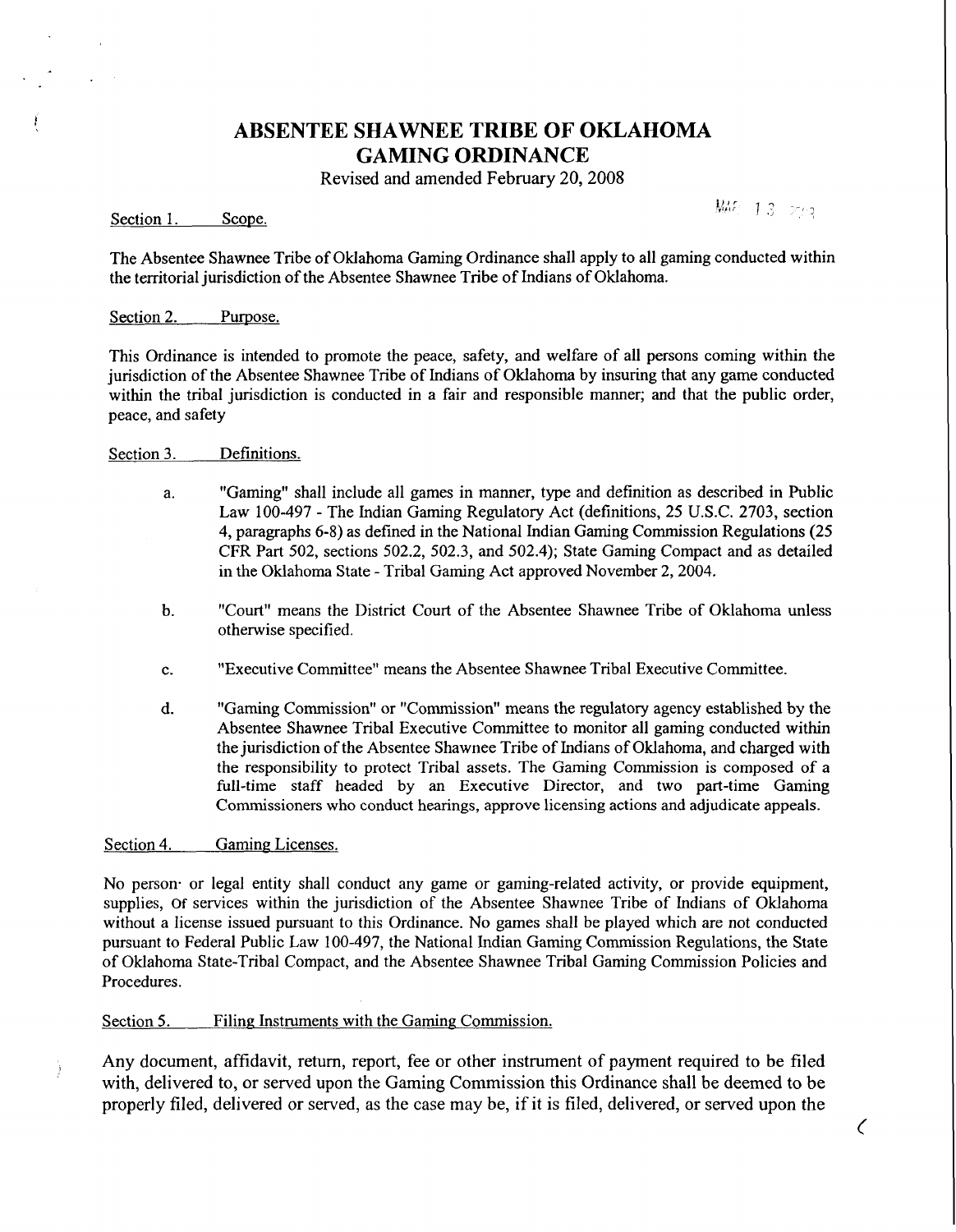Gaming Commission Executive Director, or any full time employee of the Gaming Commission Compliance department.

### Section 6. Section 6. Issuance of Instruments by the Gaming Commission.

Any registration form receipt, license application acknowledgment, or other instrument which the Gaming Commission is required or permitted to issue pursuant to the Ordinance, may be issued by the Gaming Commission Executive Director or any full time staff member, in accordance. with the current Gaming Commission Policies and Procedures Handbook. Issuance by any such authorized person shall have the same effect as if such instrument were personally issued by the Gaming Commission Executive Director.

#### Section 7. Audits and Reviews.

Any individual, organization, or corporation which applies for or receives a license to conduct gaming, gaming-related activities, or to provide equipment, supplies, or services within the jurisdiction of the Absentee Shawnee Tribe of Indians of Oklahoma pursuant to this Ordinance shall be deemed to have consented to the jurisdiction of the Courts of the Absentee Shawnee Tribe of Oklahoma, and the Tribe's laws, and shall be subject to seizure of any funds owed, and may be subject to an audit review of records by authorized accounting or law enforcement agencies of the Tribe without notice or warrant.

### Section 8. Citation.

The Ordinance may be cited as the Absentee Shawnee Gaming Ordinance of 1990, as revised and amended February, 2008.

### Section 9. Severability.

 $\big)$ 

The provisions of this Ordinance are severable, and if any part or provision hereof shall be held void by appropriate judicial authority, the decision of the Court in so holding shall not affect or impair any of the remaining parts of provisions of the Ordinance.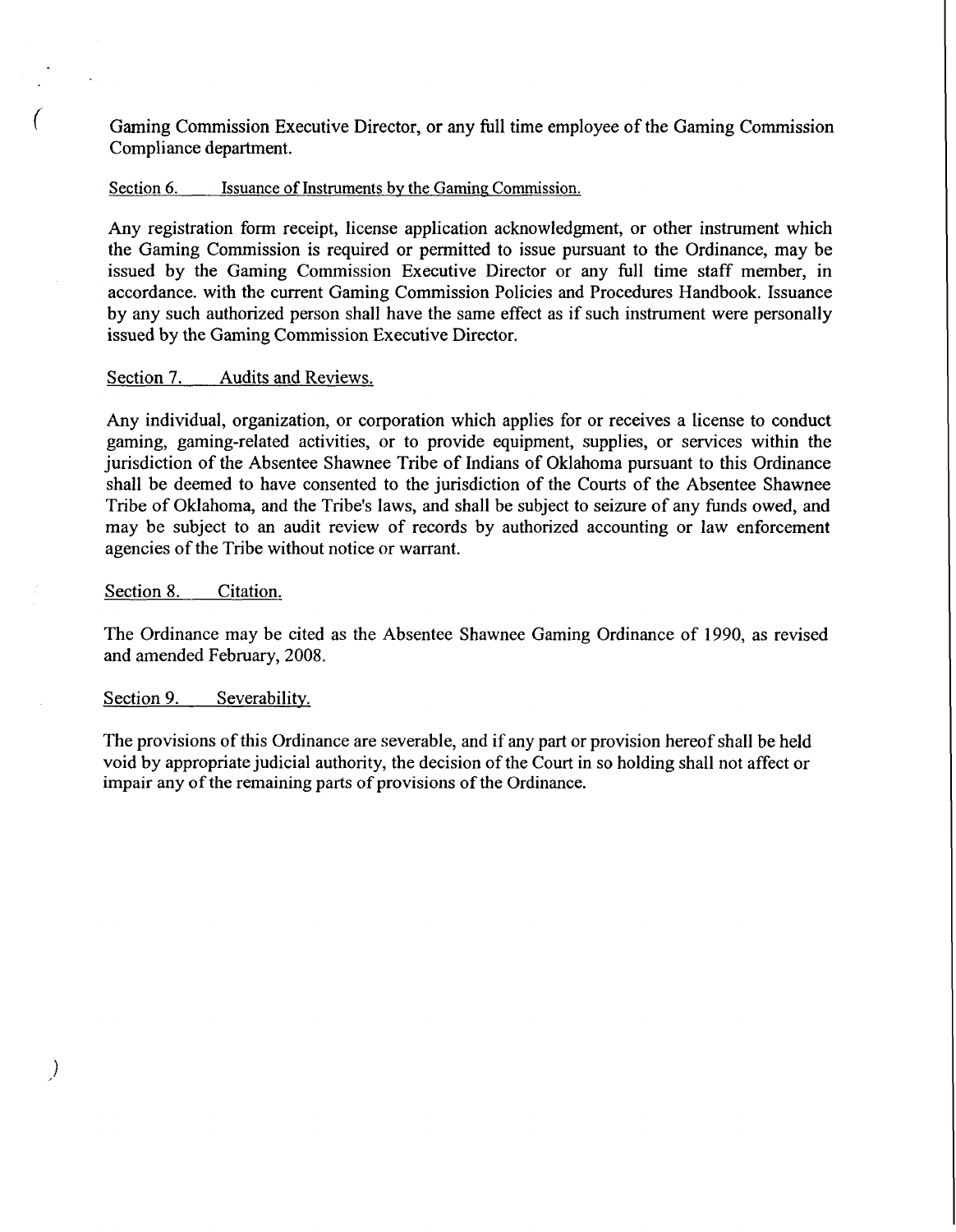# **TITLE I** - **DEVELOPMENT, ADMINISTRATION AND ENFORCEMENT**

# Section 101. Absentee Shawnee Tribe Gaming Commission Established.

In order to provide for the orderly development, administration and regulation of all Absentee Shawnee Tribe of Oklahoma gaming enterprises, there is established the Absentee Shawnee Tribal Gaming Commission. The Absentee Shawnee Tribal Governor shall nominate persons to serve as Gaming Commissioners, subject to confirmation by the Tribal Executive Committee. The Gaming Commission shall consist of two duly appointed, part-time gaming commissioners, one designated as Gaming Commissioner and one designated as Deputy Gaming Commissioner as well as full-time staff departments including, but not limited to, Executive Director, Compliance, Surveillance, Background Licensing, Vendor Licensing, Internal Audit, and any other departments or divisions that may be required in order to accommodate future gaming growth. The Gaming Commissioners shall recommend, and the Governor shall appoint, a Gaming Commission Executive Director. The Gaming Commission Executive Director shall provide weekly progress reports/updates and receive guidance from the Absentee Shawnee Tribe's Executive Committee. Under the direction of the Gaming Commission Executive Director, the gaming commission full-time staff shall monitor the tribe's gaming enterprise(s) for compliance with all National Indian Gaming Commission (NIGC) and tribally prescribed rules, regulations, and policies; track, audit, and recommend annual external audit contracts, and verify all gaming revenues; prepare appropriate Annual Gaming Commission budgets, hire and staff all Gaming Commission departments and divisions for all Absentee Shawnee Tribal gaming enterprises; inspect and supervise the installation of all gaming equipment; perform background investigations of gaming enterprise employees and gaming enterprise vendors; recommend the issuance of, or denial of, Absentee Shawnee Tribal gaming licenses; recommend the suspension or revocation of existing gaming licenses. All Gaming Commissioners shall serve in a part-time capacity only, and any appointment shall be based only on the integrity and qualifications of the appointee, and not on popularity, as the nature of the Gaming Commissioner position is to adjudicate and fairly apply the rules, regulations, and policies adopted by the National Indian Gaming Commission, in accordance with any compact with the State of Oklahoma, and the Absentee Shawnee Tribal Executive Committee, and not to represent the tribal community at large.

## Section 102. Gaming Commissioner Qualifications

The Gaming Commissioner and Deputy Commissioner must meet the following qualifications:

- a. Never been convicted of a felony, gaming offense or crime involving dishonesty or moral turpitude.
- b. Not have a direct or indirect financial interest in the gaming facility.
- c. Not be a member of the Executive Committee or Election Commission or related to any member of the Executive Committee or Election Commission by blood or marriage within the second degree.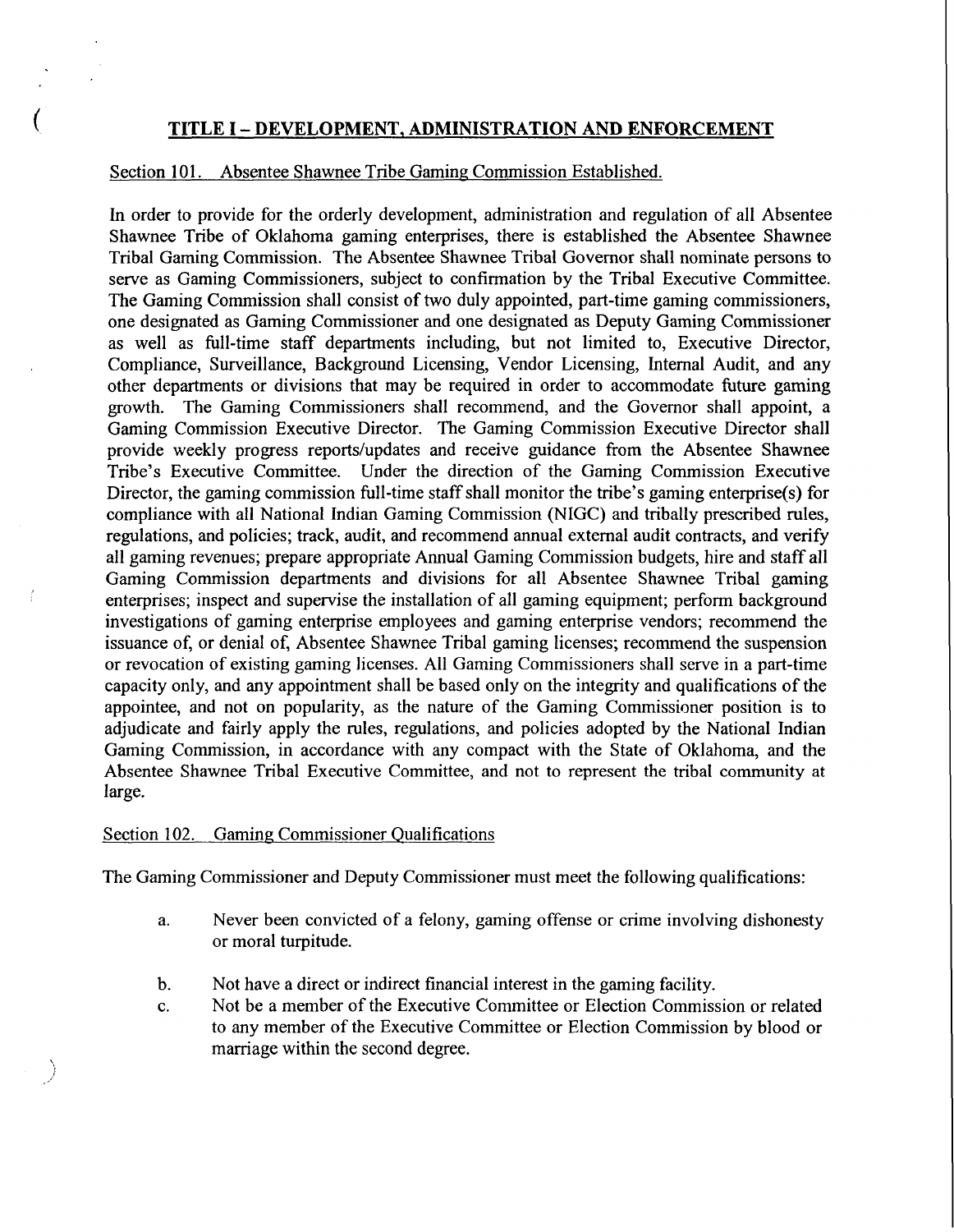- d. Not have had hislher surety bond forfeited or been criminally convicted or found civilly liable for any breach of fiduciary duty to the tribe or have been impeached or removed from Tribal office.
- e. Be at least twenty-five (25) years of age.
- f. Be a lay member of the tribal community, or a non-tribal member closely associated with the Absentee Shawnee Tribe, or an individual who possesses gaming regulatory experience.
- g. All Gaming Commissioners in order to support the standards and strict compliance required of all other gaming enterprise associates, should be subject to the same background investigations and licensing standards in all gaming enterprise and gaming commission employees, and their investigation should be handled in the same manner as any other background investigation, and be conducted by the gaming commission's background investigators.
- h. Gaming Commissioners are prohibited from participating in any aspect of gaming in any of the Absentee Shawnee Tribe gaming enterprises and facilities during the term of their office.

# Section 103. Gaming Commission Term of Office.

Ì

Said Commissioners shall be appointed for a period of four (4) years. In order to maintain continuity, the terms for each Gaming Commissioner should be staggered such that only one Commissioner is replaced every even-numbered year. The Gaming Commissioner shall be the senior member of the Gaming Commission. When the senior member vacates office, the Deputy Gaming Commissioner of the Gaming Commission shall automatically shift to the higher office of Gaming Commission and the newly appointed member shall be designated as the Deputy Gaming Commissioner.

## Section 104. Vacancies and Interim/Temporary Commissioners.

- a. Should any vacancy occur, the office shall be filled by appointment of the Governor and confirmed by the Executive Committee and the un-expired portion of the Commissioner's term shall be filled in the same manner as the initial appointment of a Commissioner.
- b. An interim commissioner may be selected by the Governor any time a vacancy occurs. Such an interim commissioner shall fill the position until the Executive Committee confirms the appointment of a person to fill the Commissioner's position. An interim commissioner shall be subject to the same background investigation as a regularly appointed commissioner and nothing in this section shall prohibit such person from serving as an interim commissioner pending the outcome of key employee review.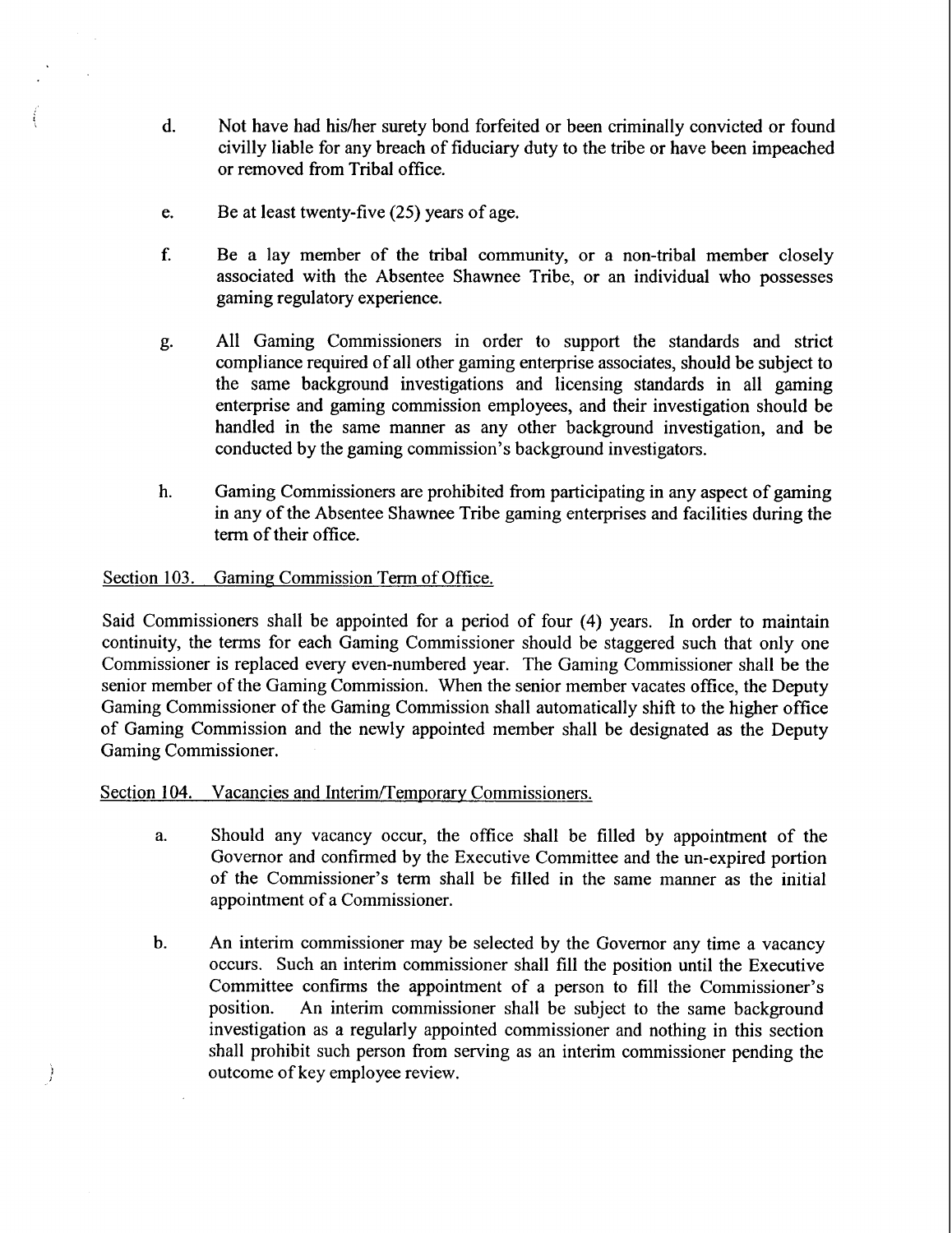# Section 105. Removal and Suspension of Gaming Commissioners.

- a. A commissioner may be removed fiom office prior to the end of any term for cause under the provisions of tribal law pertaining to same.
- **b.** A commissioner may be suspended by the Executive Committee for ninety (90) days for cause. During such suspension, an interim commissioner shall be appointed.
- c. Commissioners shall serve their terms of office free from political influence from any department of the government and may be removed only for cause, after a hearing in the Absentee Shawnee District Court.

# Section 106. Ouorum.

 $\mathcal{Y}$ 

A quorum for the conduct of business shall be both gaming commissioner and deputy gaming commissioner. Changes to the Absentee Shawnee Tribal Minimum Internal Control Standards or to the Gaming Commission Policies and Procedures must be approved by both Gaming Commissioners. Each Commissioner is vested with one vote for any decision. If any action is not passed by unanimous approval, then the action fails.

# Section 107. Duties and Responsibilities of Gaming Commissioners.

- a. The Absentee Shawnee Tribe of Oklahoma Gaming Commission shall be charged with the sole responsibility of administering and enforcing the provisions of the Gaming Ordinance.
- b. A Gaming Commissioners' duties and responsibilities are limited and specific in order to enable such Commissioner to fairly and impartially review and adjudicate all matters relating to employee, vendor and gaming enterprise compliance with all National Indian Gaming Commission (NIGC), Compact requirements, and tribally prescribed rules, regulations and policies.
- c. These duties and responsibilities shall include, but are not limited to the following:
	- 1. Gaming Commissioners shall review all employee and vendor licensing applications and approve- the issuance or deny the issuance of valid temporary gaming licenses
	- 2. Gaming Commissioners shall approve or deny the suspension or revocation of existing gaming licenses.
	- 4. Gaming Commissioners shall hear and decide appeals regarding gaming enterprise employee licensing or gaming patron disputes within a reasonable time after the incident occurs.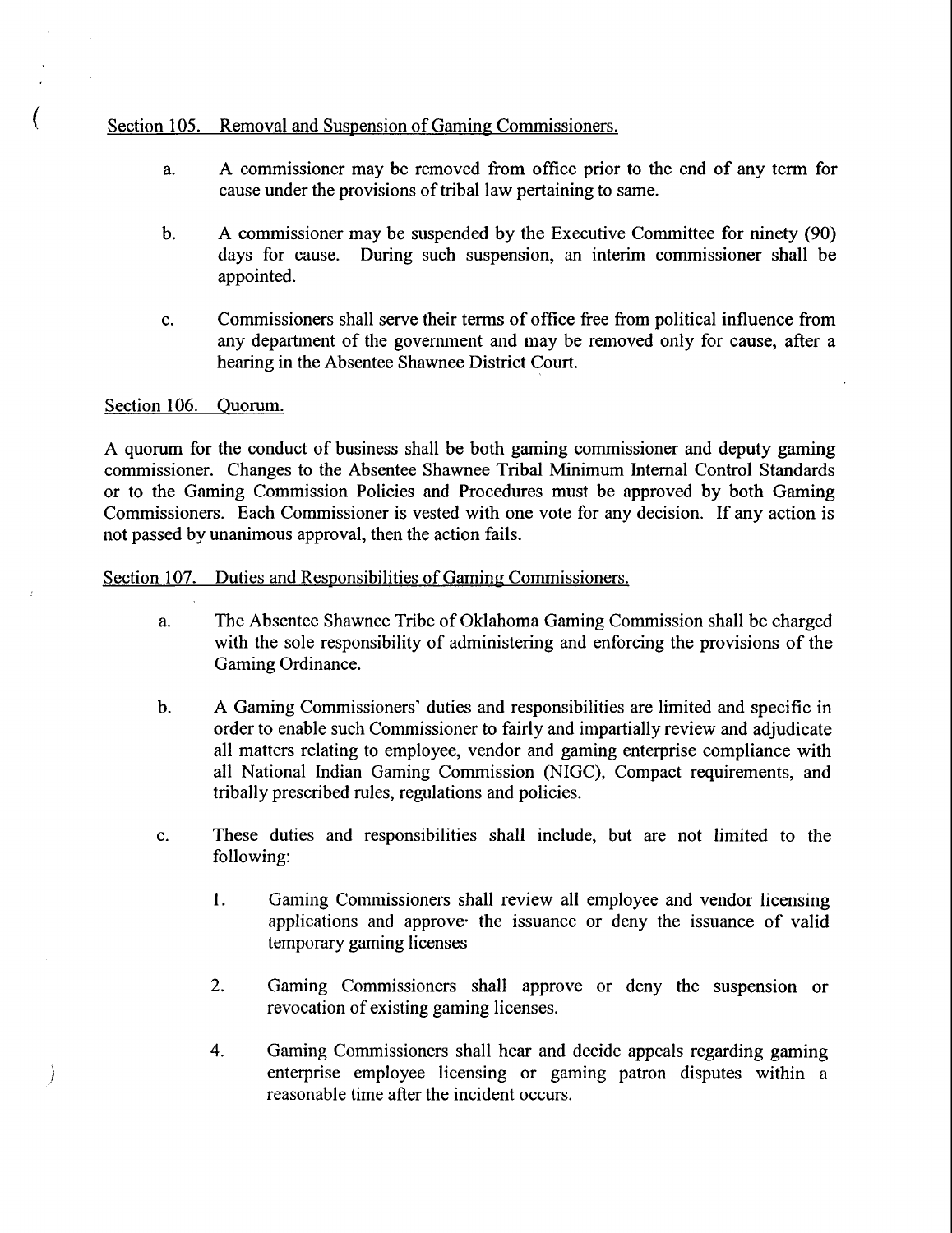- 5. Gaming Commissioners shall adjudicate all other matters related to violations of the Absentee Shawnee Tribal Minimum Internal Control Standards brought before the Gaming Commission by full-time Gaming Commission departments or divisions.
- **6.** Gaming Commissioners shall review compliance, internal and external audit reports to ensure compliance with NIGC, State Compact, and tribally prescribed rules, regulations, and policies.
- 7. Gaming Commissioners shall review surveillance and compliance investigation reports
- **8.** Gaming Commissioners shall make final determination regarding the issuance of permanent gaming licenses following NIGC review of all key employee gaming license applications.
- d. Gaming Commissioners shall not attempt to manage, control, manipulate, or influence Absentee Shawnee Tribal gaming enterprise operations in any way.
- e. Gaming Commissioners do not have supervisory authority over full-time gaming commission staff, and therefore should not participate in, direct or attempt to influence the outcome, course or direction of a gaming commission investigation into any aspect of compliance, surveillance, revenue control, background investigation, or internal audit, or any other gaming commission department or division, but must remain independent of all gaming operations and investigations so as to be prepared at all times to fairly and impartially judge all matters brought before them.

# Section 108. Duties of Gaming Commission Staff.

€

- a. It shall be the responsibility of the Gaming Commission, under the direction of the Executive Director, to timely promulgate regulations necessary to administer the provisions of this Gaming Ordinance.
- b. These duties shall include, but are not limited to, the following:
	- 1. Printing and making available employee and vendor license application forms for initial and renewal licenses, as well as any other necessary licenses.
	- 2. Supervising the collection of license fees and other revenues prescribed in this Gaming Ordinance and other tribal ordinances relating to gaming and gaming-related activities.
	- **3.** Processing all license applications.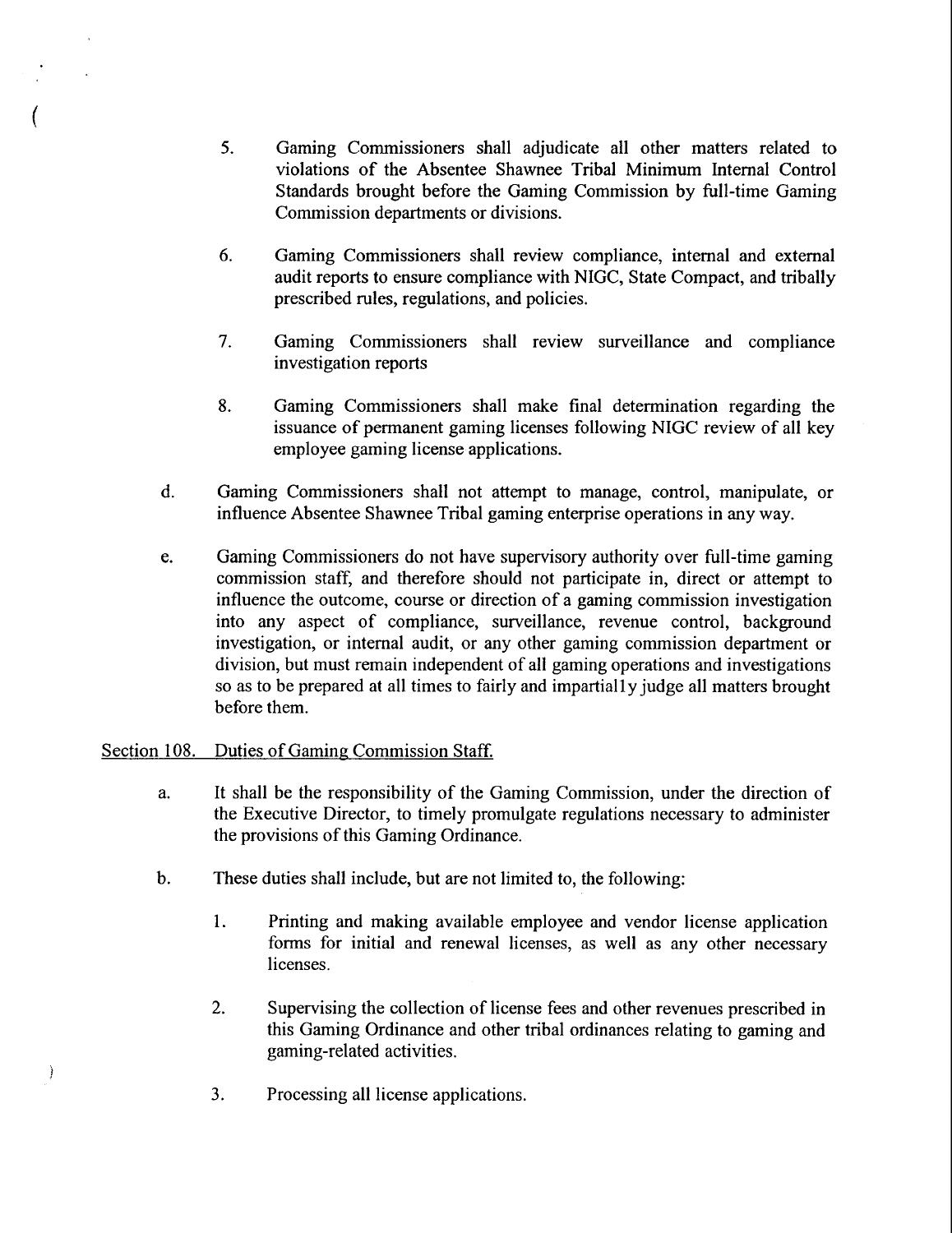- 4. Issuing licenses.
- **5.** Determining and regulating applicable license fees within a reasonable dollar amount.
- 6. Performing internal audits and contracting for external audits in accordance with NIGC, State Compact, and tribal rules; regulations and policies.
- 7. Reviewing all gaming equipment and gaming operation contracts, records, documents necessary and pertinent to the financial accountabilities of licensees, or enforcement of any provision of gaming equipment and gaming operation contracts, agreements, and this or other related gaming ordinances.
- **8.** Conducting all aspects of gaming licensing. The Absentee Shawnee Tribe of Oklahoma Gaming Commission shall have the power and authority to deny any application, to limit, condition, suspend, or revoke any license, to order the imposition of a fine upon any licensed person or gaming vendor for any cause deemed reasonable by the Gaming Commission, or to make assessment for money owed the Absentee Shawnee Tribe of Oklahoma by contract or license agreement, and to levy collection of the same with or without notice.
- **9.** Performing any other duties required in the Gaming Ordinance or in any amendments thereto or other duties, which may be hereafter specified by the Absentee Shawnee Tribe of Oklahoma Gaming Commission.
- **10.** Defending their actions in any court of competent jurisdiction or initiating any actions with the consent of the Executive Committee.

## Section **109.** Gaming Commission Authority.

The Absentee Shawnee Tribe of Oklahoma Gaming Commission may exercise any reasonable power and authority necessary to perform the duties assigned by this Gaming Ordinance, and is not limited by any enumeration of powers in the chapter.

## Section 110. Confidentiality of Informant.

 $\cdot$ 

The Absentee Shawnee Tribe of Oklahoma Gaming Commission may refuse to reveal, at any court proceedings, the identity of any informant, if such revelation would subject the informant to bodily harm.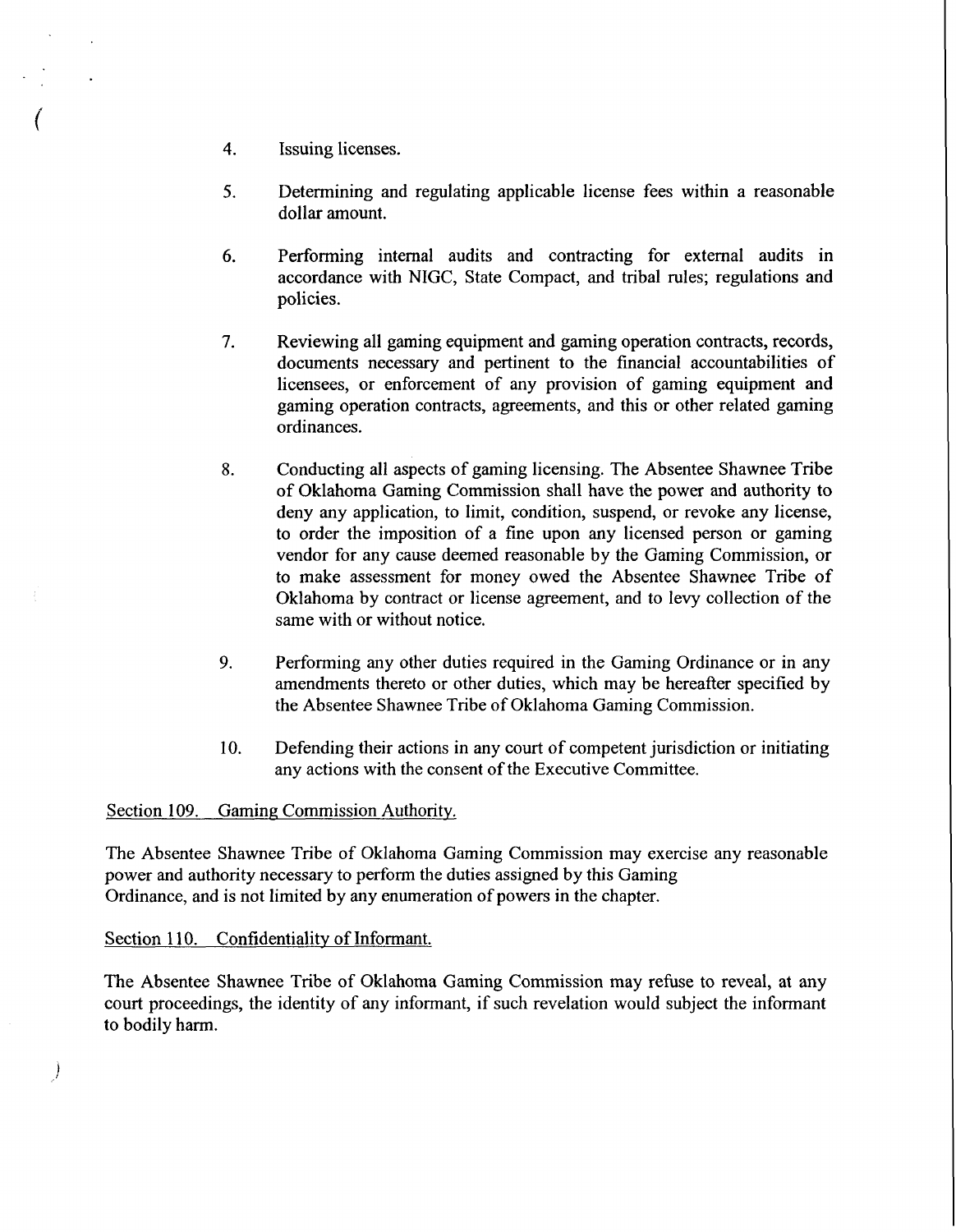# Section 111. Gaming Commission Meetings.

Regular and special meetings of the Absentee Shawnee Tribe of Oklahoma Gaming Commission may be held, at the discretion of the Absentee Shawnee Tribe of Oklahoma Gaming Commission, at such times and places as may be convenient and open to tribal members, with the notice posted in a public place at least twenty-four **(24)** hours prior to the meeting.

# Section 112. Gaming Commission Organization.

The Absentee Shawnee Tribe of Oklahoma Gaming Commission may organize and form departments or divisions as may be necessary and from time to time alter such plan of organization as may be expedient. The Absentee Shawnee Tribe of Oklahoma Gaming Commission shall recommend the budget for operations, to the Executive Committee and take any other steps necessary to fulfill duties and responsibilities under the Gaming Ordinance.

# Section 113. Gaming Regulation Amendments and Revisions.

In adopting, amending, or repealing any regulations under this Gaming Ordinance, the Absentee Shawnee Tribe of Oklahoma Gaming Commission shall give prior notice of the proposed action to all licenses and other persons whom the Absentee Shawnee Tribe of Oklahoma Gaming Commission has reason to believe have a legitimate and bona fide interest in such proposed action.

## Section 114. Gaming Ordinance Hearings.

The Absentee Shawnee Tribe of Oklahoma Gaming Commission shall afford an applicant for a license or permit an opportunity for a hearing with one Gaming Commissioner prior to final action denying such applications and shall afford a licensee or other person or persons subject to the Gaming Ordinance the same opportunity for a hearing with one Gaming Commission prior to taking final action resulting in terminating, revoking, suspending, or limiting a license or any other adverse action the Absentee Shawnee Tribe of Oklahoma Gaming Commission deems appropriate; provided that the Absentee Shawnee Tribe of Oklahoma Gaming Commission, with the approval of the Executive Director, may summarily and temporarily suspend or extend the suspension of a gaming license for sixty (60) days in those cases where such action is deemed appropriate by the Absentee Shawnee Tribe of Oklahoma Gaming Commission. In cases where a license is suspended prior to a hearing, an opportunity for hearing with one Gaming Commissioner shall be provided.

# Section 115. Gaming Commission Certification of Findings.

Whenever upon specific factual finding the Absentee Shawnee Tribe of Oklahoma Gaming Commission determines that any person has failed to comply with the provisions of the Gaming Ordinance, or any regulation promulgated hereunder, the Absentee Shawnee Tribe of Oklahoma : Gaming Commission shall make a certification of findings with a copy thereof to the subject or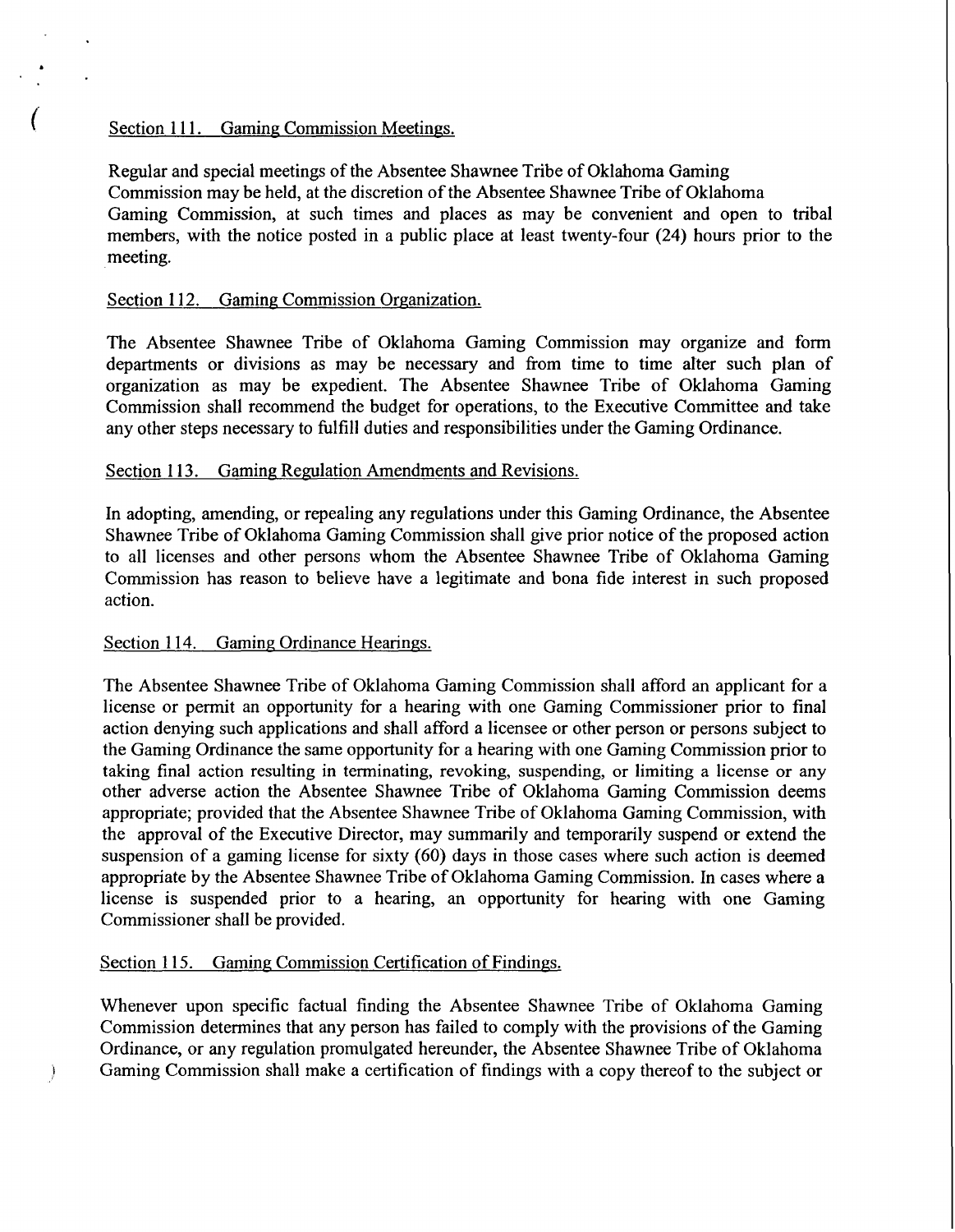subjects of that determination. After five  $(5)$  days notice and within ninety  $(90)$  days thereof, the Absentee Shawnee Tribe of Oklahoma

Gaming Commission's Gaming Commissioner shall hold a hearing at which time the subject shall have the opportunity to be heard and present evidence.

### Section 116. Licensing Hearings.

At such hearing it shall be the obligation of the subject to show cause why the determination is incorrect, why the application in question shall not be denied, why the license or permit in question shall not be revoked or suspended, why the period of suspension should not be extended, or to show cause why special conditions or limitations upon a license or permit should not be imposed, or to show cause why any other action regarding any other person or persons subject to any action should not be taken.

### Section 117. Adjudication of Licensing Disputes.

Following such hearing the Absentee Shawnee Tribe of Oklahoma Gaming Commission's Gaming Commissioners shall within seven (7) days, reach a determination concerning the accuracy of the preliminary certification of facts and whether the license in question should be granted, continued or suspended, revoked, conditioned or limited, and whether or not any other action recommended to or by the Absentee Shawnee Tribe of Oklahoma Gaming Commission (including, but not limited to forfeitures or fines) should be taken..

### Section 118. Gaming Commission Conflict.

Each Gaming Commissioner shall execute a conflict of interest provision disclosing potentially unethical situations. In the event that a conflict arises, the Commissioner with the conflict shall recuse himself/herself from hearing the issue. The issue shall be heard by another sitting member of the Gaming Commission. In the event that all Gaming Commissioners are conflicted, the District Judge of the Absentee Shawnee District Court shall preside over the issue.

### Section 119. Appeals.

 $\frac{1}{2}$ 

- A. The Supreme Court of the Absentee Shawnee Tribe of Oklahoma shall have exclusive jurisdiction to hear appeals from final decisions of the Absentee Shawnee Tribe of Oklahoma Gaming Commission denying, modifying, conditioning, or revoking any license.
- **B.** Any affected party may appeal any final decision of the Absentee Shawnee Tribe of Oklahoma Gaming Commission within thirty (30) days after such decision by filing a notice of appeal with the Absentee Shawnee Tribe of Oklahoma Gaming Commission and serving a copy on the Absentee Shawnee Tribe. Thereafter, the Absentee Shawnee Tribe of Oklahoma Gaming Commission shall promptly file the full record of the proceeding, including the notice of appeal with the Supreme Court of the Absentee Shawnee Tribe of Oklahoma.